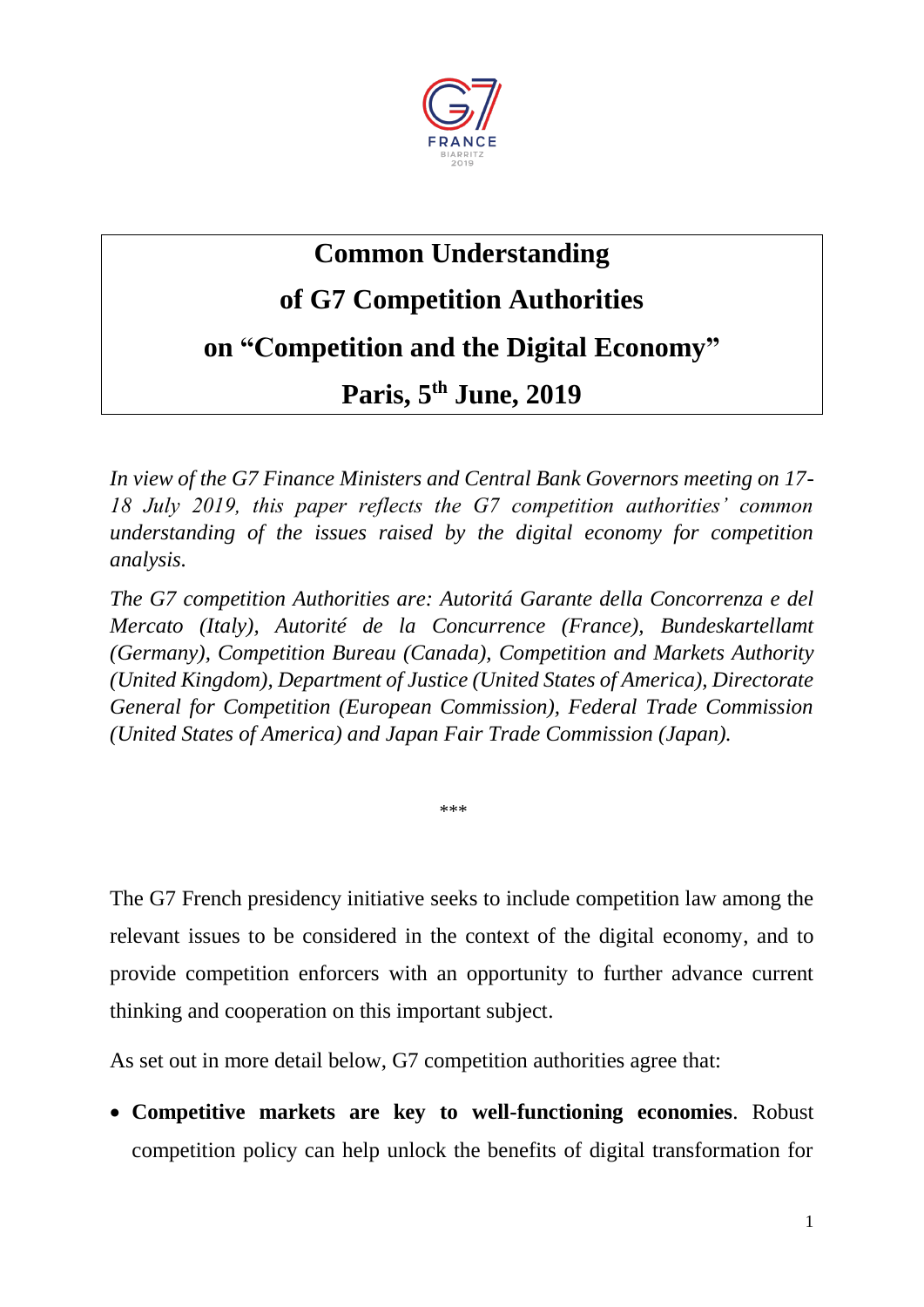

innovation and growth while safeguarding consumer welfare and trust in digital markets.

- **Competition law is flexible** it can and should adapt to the challenges posed by the digital economy without wholesale changes to its guiding principles and goals. The challenges of digital transformation require competition authorities to ensure that their specific tools, resources and skills for competition law enforcement are up-to-date.
- **Governments should assess whether policies or regulations unnecessarily restrict competition in digital markets** or between digital and non-digital players, and should consider procompetitive alternatives where possible. Competition authorities can play an important role in identifying such restrictions, and advising on possible solutions, through evidence-based market studies and competition advocacy.
- Given the borderless nature of the digital economy, it is important to **promote greater international cooperation and convergence** in the application of competition laws. This work should continue in existing international and multilateral fora.

#### **1. The benefits of the digital economy on innovation and growth**

The digital economy has transformed the way many goods and services are produced and sold. Those changes have reshaped industries, generated investment and innovation, promoted transparency for consumers, created new business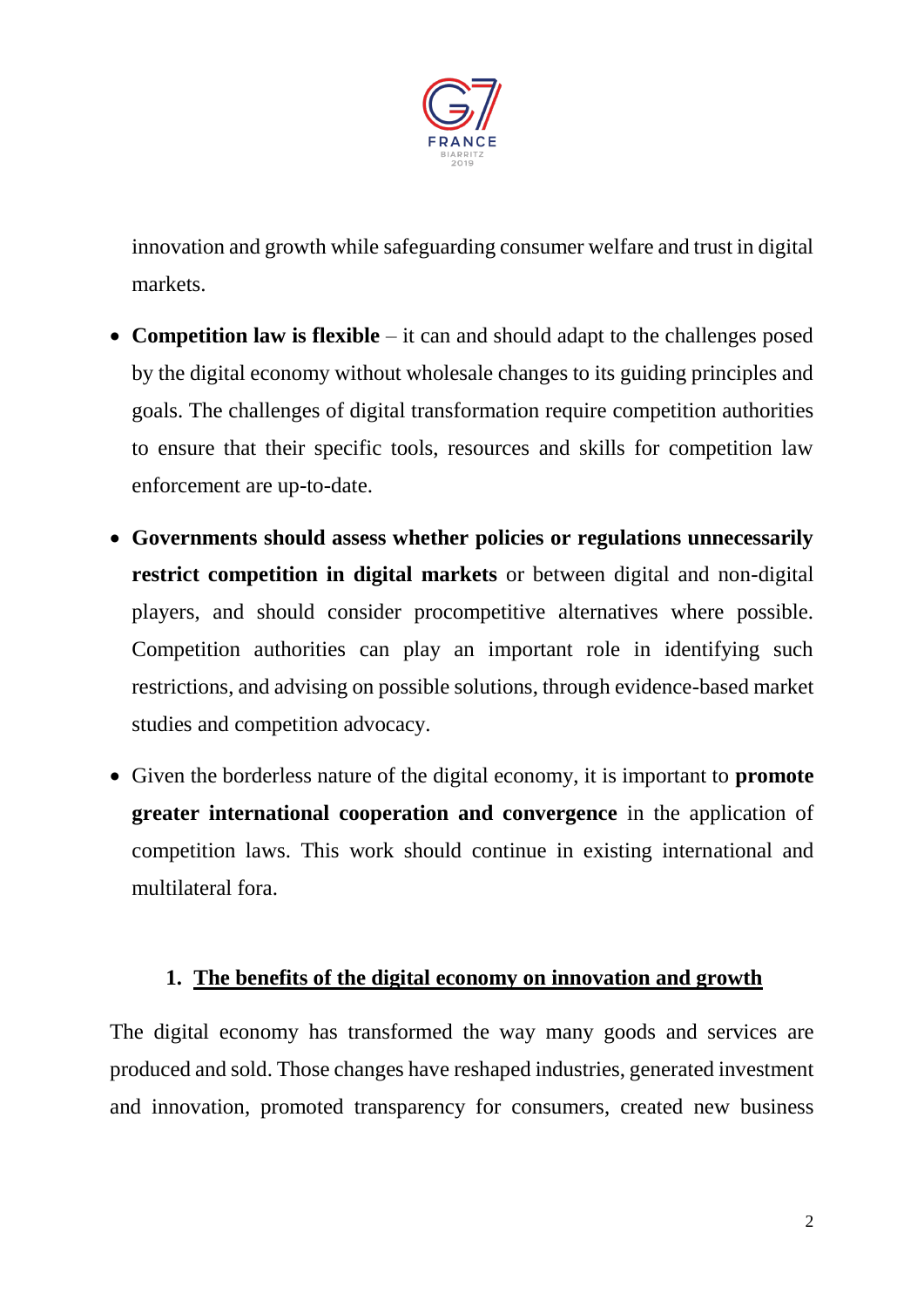

opportunities, and reduced the costs of goods and services throughout the economy.

Data-driven innovations, in particular, have transformed the digital economy. Data and its associated network effects can play a key role in the development of algorithms and artificial intelligence.

The accumulation of data can also benefit consumers by improving the quality of existing goods and services and by creating new ones, including some that users can access for free. Strategies involving zero-priced offers have flourished amongst digital platforms and have brought significant benefits to consumers by offering more products and services to consumers who may have otherwise had to pay for them. These strategies can also enable new entrants to break into markets and increase competition. The products and services, however, are not necessarily "free", but often are part of a strategy where firms earn revenue from a different product or service, a different customer, or at a different point in time.

The benefits delivered to consumers and the economic innovations spurred by the digital economy play an important role in the evaluation of its competitive impact. Investment and innovation in the digital economy can serve as an engine of economic growth and generate positive externalities globally by fuelling additional innovation and business models that did not previously exist. These benefits can best be realized if digital markets remain competitive. Sound competition law enforcement will continue to play an important role in safeguarding trust in digital markets and ensuring that the digital economy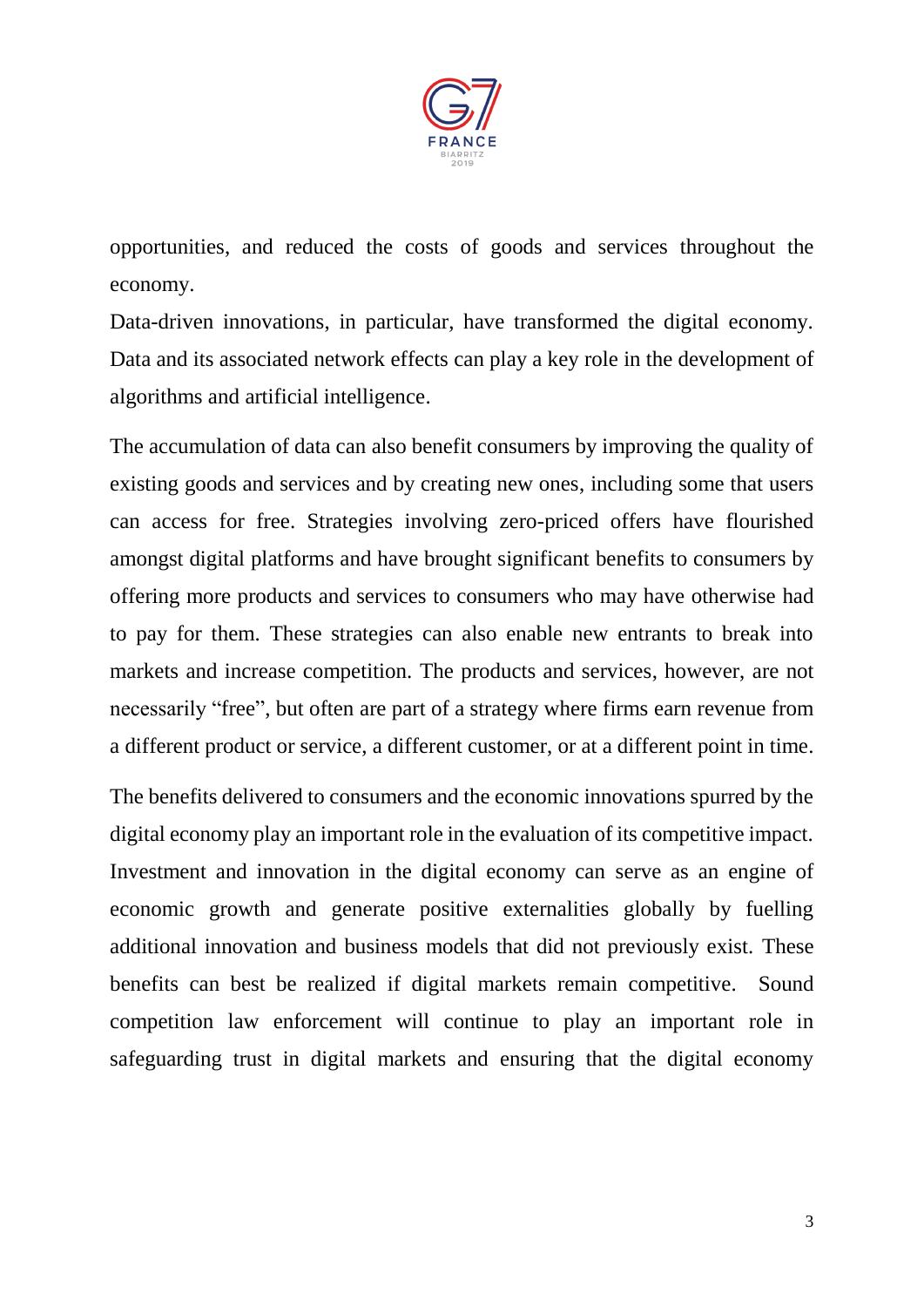

continues to deliver economic dynamism, competitive markets, consumer benefits, and incentives to innovate.

### **2. The flexibility and relevance of existing antitrust rules**

Along with its benefits, the digital economy also presents challenges for competition enforcers as they seek to maintain an environment that fosters innovation, supports robust competition and promotes consumer welfare.

For example, the fast-moving nature of the digital economy, multi-sided markets and zero-priced offers can make market definition, market power assessment, and competitive effects analysis more difficult, requiring closer analysis of non-price aspects of competition such as quality, innovation, and consumer choice.

Some digital markets also can be characterized by significant network effects (both direct and indirect) and economies of scale/scope, which have generated some concerns over the potential impact of these factors on concentration and barriers to entry. Concentration in digital markets may require enforcers to be even more vigilant to detect anticompetitive behaviour by dominant firms, promoting competitive markets while recognizing that significant market share or dominance in and of itself is not unlawful.

Similarly, concerns have been raised about whether accumulation of large amounts of data by platforms can create barriers to entry or market power, especially when data is difficult to replicate.

Although these are challenging issues, they are not beyond the reach of competition law. Many of the features of digital markets, including the existence of platforms, network effects, economies of scale/scope, industry concentration,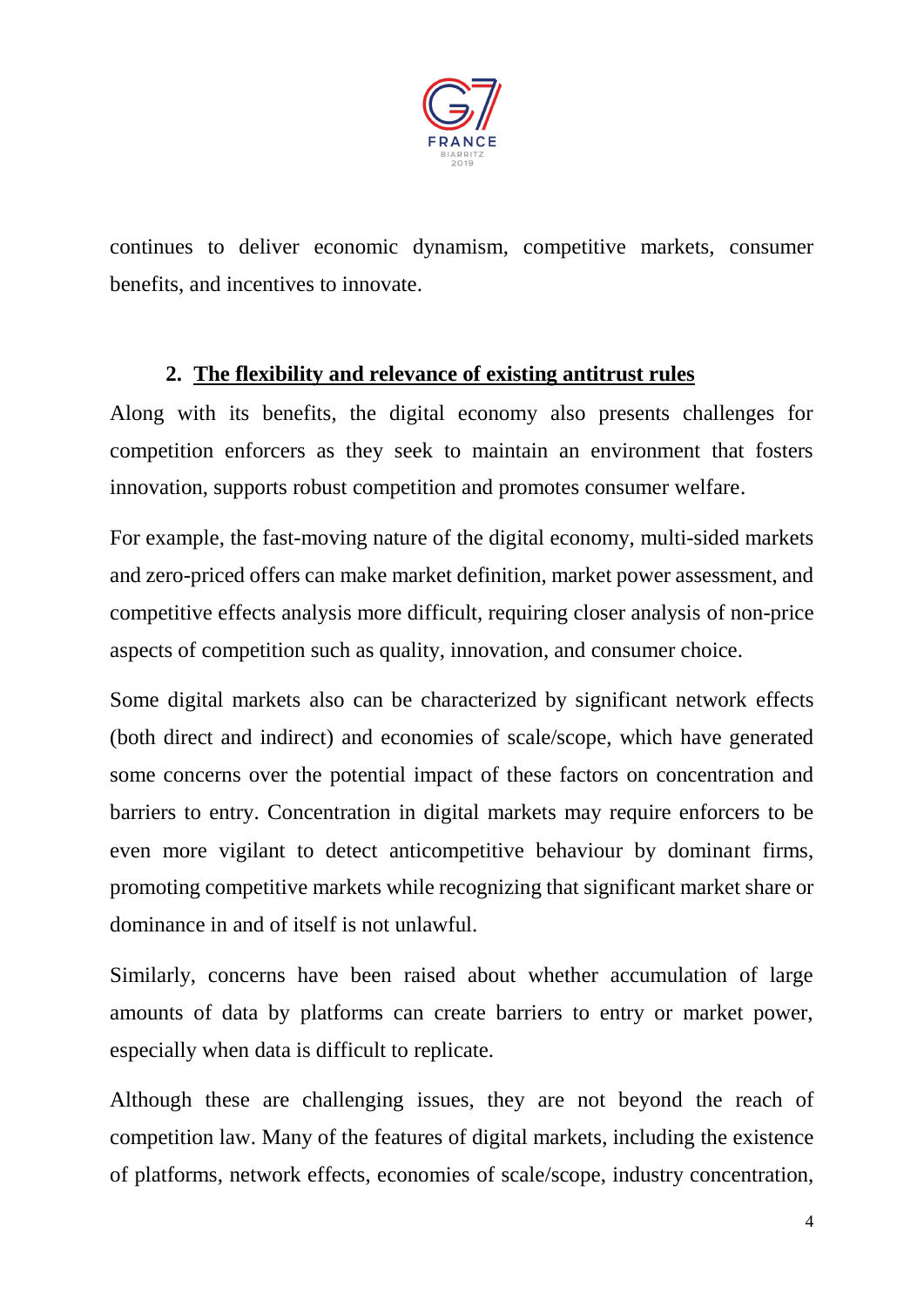

and zero-priced offers are not new and have been addressed by authorities under existing competition law. In fact, all G7 competition authorities have a proven record of dealing with these considerations.

Because of its flexible analytical framework, fact-based analysis, cross-sector application and technology-neutral nature, competition law can effectively apply to digital markets and to harmful anticompetitive behaviours emerging in the digital economy. This is not to say that jurisdictions have identical tools, resources or skills for putting competition law principles into practice. Indeed, in the spirit of continuous improvement, digital transformation has prompted many jurisdictions to consider how their competition law enforcement systems apply to digital markets. As noted below, this work should continue.

The concepts of market definition, market power, and abuse of dominance enable competition authorities to assess the individual circumstances of the market concerned. These analytical tools are not limited to examining effects on prices and quantity, but also include the effects on quality, consumer choice and innovation. The digital economy raises certain substantive and procedural challenges for competition authorities. One of the challenges is the common presence in the digital economy of various multi-sided platform models – ranging from platforms offering relatively simple ad-financed services to hybrid platforms active in both offering their own services and providing access and infrastructure to competitors.

Other challenges include how to use effective information-gathering powers given new forms of and methods for retaining data, and how to pursue sound enforcement intervention against anticompetitive conduct in a meaningful timeframe. In addition, competition authorities face new challenges of assessing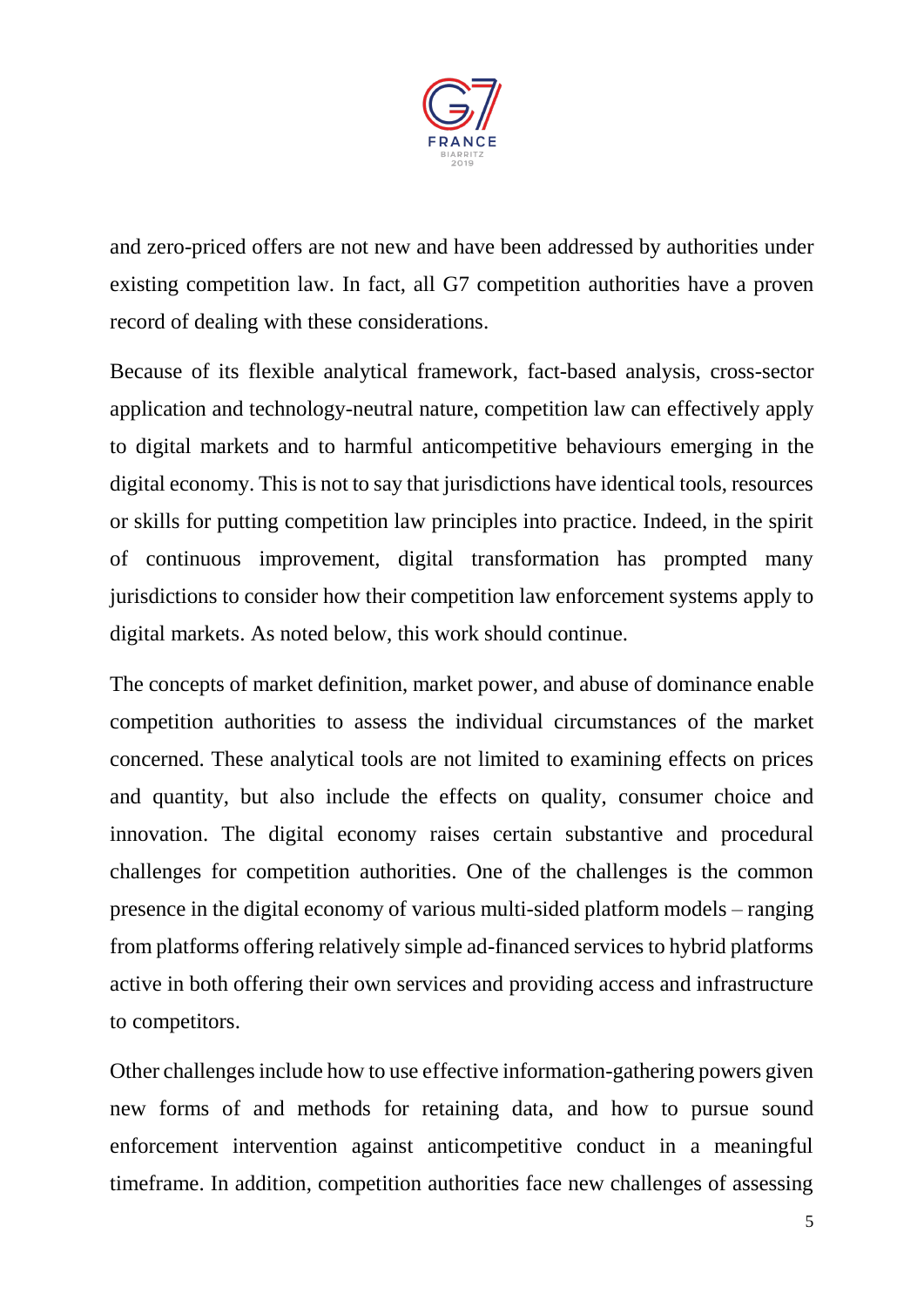

competitive effects of firm conduct that employs machine-learning and algorithmic pricing methods.

However, recent casework shows that competition law generally provides competition authorities with the tools and flexibility to tackle anticompetitive conduct in the digital economy.

Moreover, a case-by case, evidence-based approach benefits the assessment of some of the more challenging elements of competition analysis in digital markets. For example, with respect to data, the aggregation of data, in some circumstances, may create barriers to entry or enhance market power, but it does not necessarily have such a tendency, and in some instances can be procompetitive. Competition enforcers can evaluate data concerns based on the individual facts of a case to assess whether a firm's use of data benefits consumers or harms competition.

For effective enforcement and policy engagement, it is important that competition authorities have the tools and means to deepen their knowledge of new business models and their impact on competition, for example, through market studies or sector inquiries and by adding in-house capabilities to keep current with issues raised by the digital economy. Considering the need for continuous improvement, G7 competition authorities are further refining their expertise in the field, enhancing their in-house skills, tailoring their own institutional designs to address and keeping up-to-date with digital economy trends, and such efforts should be strengthened. For example, authorities continue discussing issues such as multi-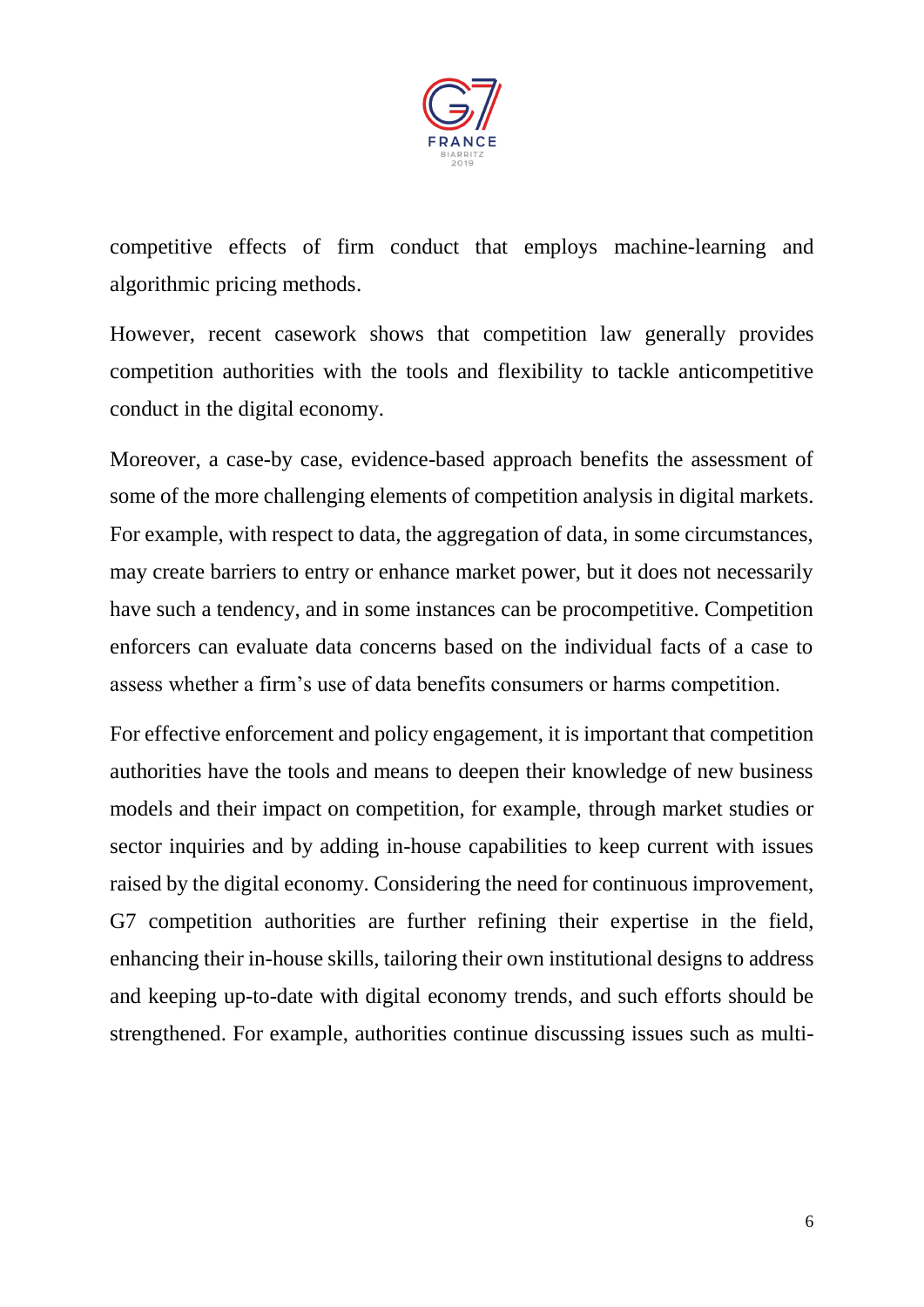

sided markets, data and algorithms and /or the impact of merger control on innovation and competition in the digital economy.

## **3. The importance of advocacy and of competition impact assessment of policies**

Regulations, when targeted and proportionate, can be complementary to competition rules in addressing digital challenges and may be appropriate to solve issues that go beyond the reach of competition rules alone. Whereas governments should avoid using competition law enforcement to address non-competition objectives, domestic inter-agency cooperation can be important given the impact of digital economy-related regulations on competition. For example, cooperation with relevant consumer protection and data privacy authorities should be fostered where it is important to ensure a consistent approach with sound competition policy and practice.

Regulations also can harm competition by increasing the cost of entry and entrenching incumbents. Monitoring the impact of proposed regulations and periodically reviewing existing ones to ensure that they remain targeted and effective is another useful tool to promote and maintain competitive markets. Governments should assess whether proposed and existing laws or regulations unnecessarily hinder competition in digital markets, particularly through competition impact assessments of laws and regulations.

Sharing a competition authority's knowledge and expertise throughout government helps promote a competitive digital marketplace.Competition authorities can use advocacy methods to raise awareness of the risk of creating regulatory barriers to competition when policymakers consider adopting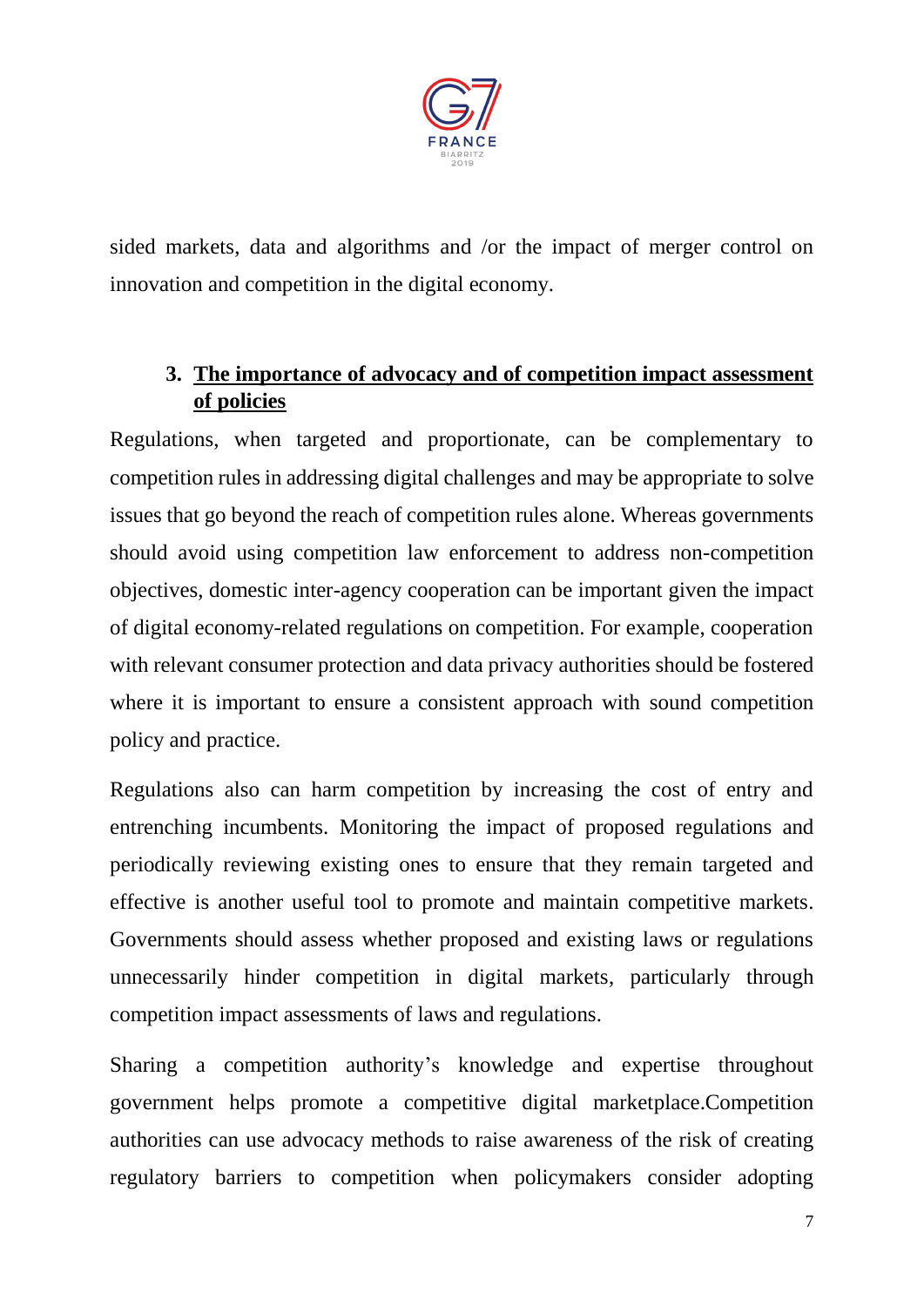

regulations. Furthermore, governments should welcome and encourage such experience and knowledge sharing with their competition authority experts and carefully consider the impact that regulations in the digital economy have on competition. By doing so, governments can help ensure that expected benefits of regulations are balanced against their possible costs, including potential market distortions and chilling of innovation.

### **4. The need for international cooperation**

In light of the global nature of the digital economy and the shared mission of sound application of the competition laws, international cooperation between competition enforcers and policymakers is crucial.

There is a growing need for convergent competition enforcement and for effective answers to cross-border practices and multijurisdictional cases. International cooperation helps foster a coherent competition landscape, which is also of interest for business stakeholders.

Competition enforcers therefore support continued cooperation and experiencesharing through existing fora and networks, as digital issues are already subject to work conducted by competition authorities at the multilateral level.

Most competition enforcers throughout the world are already fully engaged in national and international work to address these challenges. This is illustrated by recent and ongoing work commissioned by governments and competition authorities in all G7 countries. The G7 competition authorities welcome these